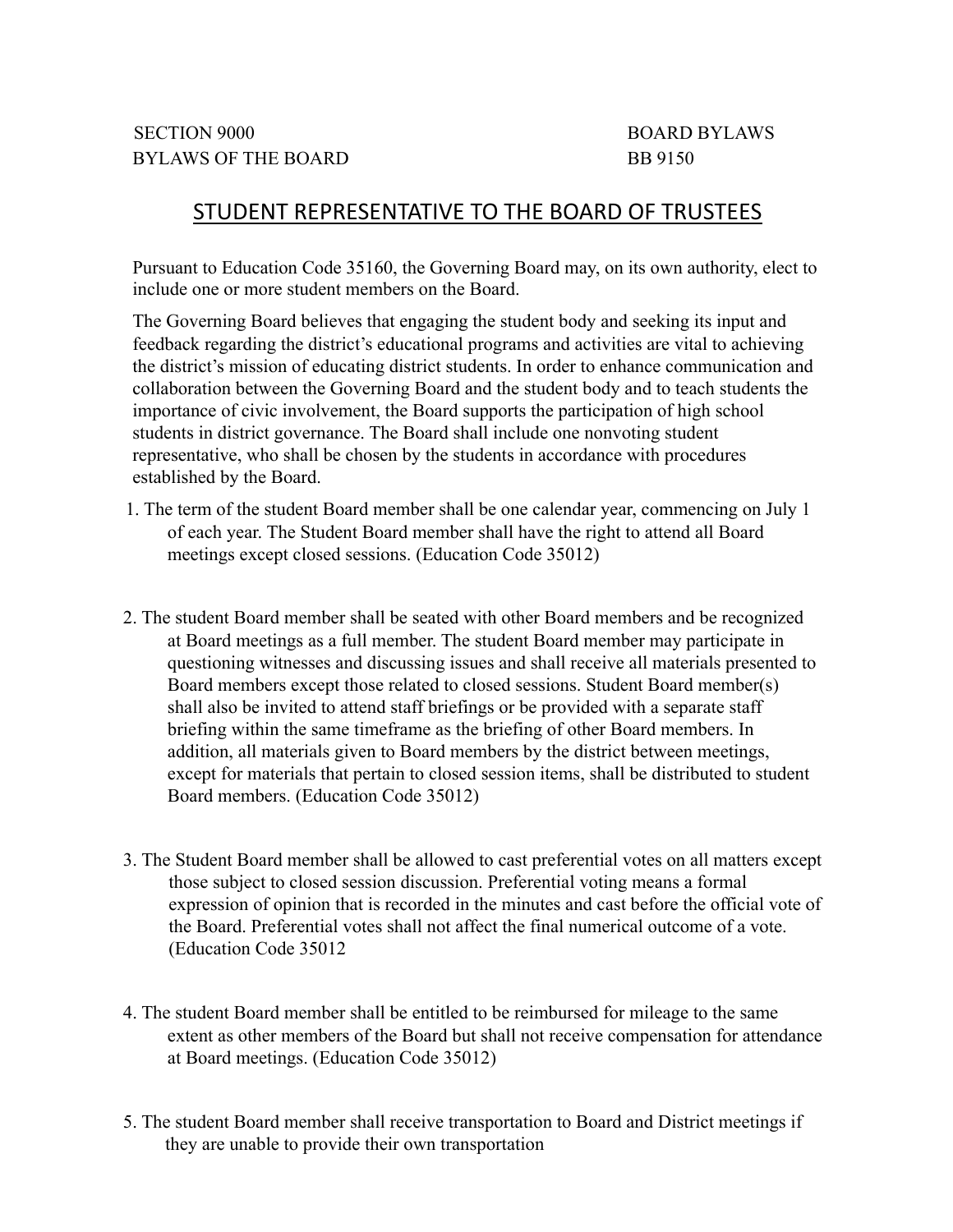6. Student Board members may, at the Board's discretion, receive elective course credit for service as a student Board member based on the number of equivalent daily instructional minutes for the student Board member's services provided. (Education Code 35012, 35120).

7. Student Board members shall have absences for official duties of the Student Board member performed during the school day excused by the school principal; assignments missed during absences for official duties shall be submitted later without penalty

- 8. Student Board members shall have access to a District email account and Disrict social media account specifically for the Student Representative to the Board
- 9. Student Board members shall be appointed to subcommittees of the Board in the same manner as other Board members, be made aware of the time commitment required to participate in subcommittee meetings and work, and have the right to decline an appointment. The availability of all subcommittee members, including the availability of student Board members, may be considered when scheduling subcommittee meetings. (Education Code 35012) (cf. 9130 - Board Committees)
- 10. Student Board members shall be invited to attend functions of the Board, such as forums, meetings with students and parents/guardians, and other general assemblies. (Education Code 35012)
- 11. Student Board members shall not be considered members of a legislative body for purposes of the Brown Act. (Education Code 35012)
- 12. A student Board member shall not be counted in determining whether a quorum of the Board is in attendance.

#### Duties of a Student Board Member

The duties of the student Board member include the following:

∙ To provide continuing input for Board deliberations.

∙ To strengthen communications between the Board and district students. ∙ To represent all students and facilitate the discussion of all sides of issues. This duty does not preclude the student Board member from stating his/her individual opinion.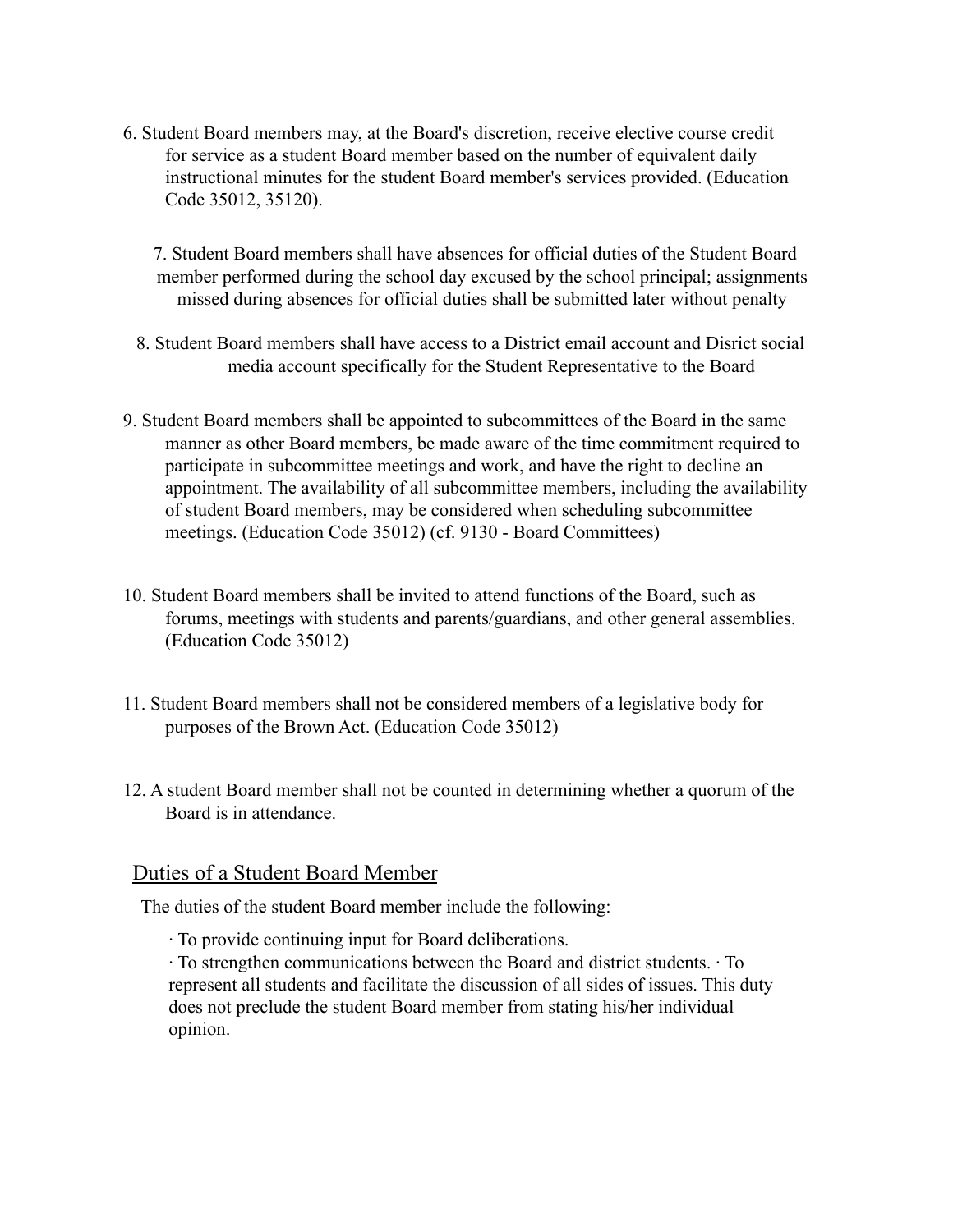### Selection and Term

The student Board member shall be elected by the students of the district based on criteria developed by the Oxnard District Council (ODC):

- 1. Student Board Member candidates shall submit an application in April/May
- 2. Applications will be reviewed by a District staff committee.

3. Up to four finalists and not less than two finalists will be recommended to the ODC 4. The student Board member and an alternate shall be elected by a majority vote of the ODC 5. The term of office shall be July 1 - June 30.

- 6. If the position of student Board member becomes vacant, another student Board member shall be elected following the steps and criteria of ODC.
- 7. If the Board determines that the student Board member's duties are not being fulfilled, the Board may appoint the elected alternate student Board member as the Student Representative to the Board.
- 8. If the alternate student Board member is formally appointed as the Student Board Member, the Board shall suspend the prior student Board member's rights and privileges related to service on the Board. (Education Code 35012)

## Student Board Member Development

As necessary, the Superintendent or designee shall, at district expense, provide learning opportunities to student Board members through trainings, workshops, and conferences, to enhance their knowledge, understanding, and performance of leadership skills and their Board responsibilities.

The Superintendent or designee may periodically provide an orientation for student Board member candidates to give them an understanding of the responsibilities and expectations of Board service. Once elected or appointed, incoming student Board members shall be formally introduced to the Board and provided an orientation, prior to their first Board Meeting, designed to build knowledge of the district and an understanding of the responsibilities and expectations of the position.

## Elimination of Position

Once established, the student Board member position shall continue to exist until the Board, by majority vote of all voting Board members, approves a motion to eliminate the position. Such a motion shall be listed as a public agenda item for a Board meeting prior to the motion being voted upon. (Education Code 35012)

Legal Reference:

EDUCATION CODE

33000.5 Appointment of student members to State Board of Education 35012 Board members; number, election and terms; pupil members 35120 Course credit for student board members 35160 Authority of governing boards GOVERNMENT CODE